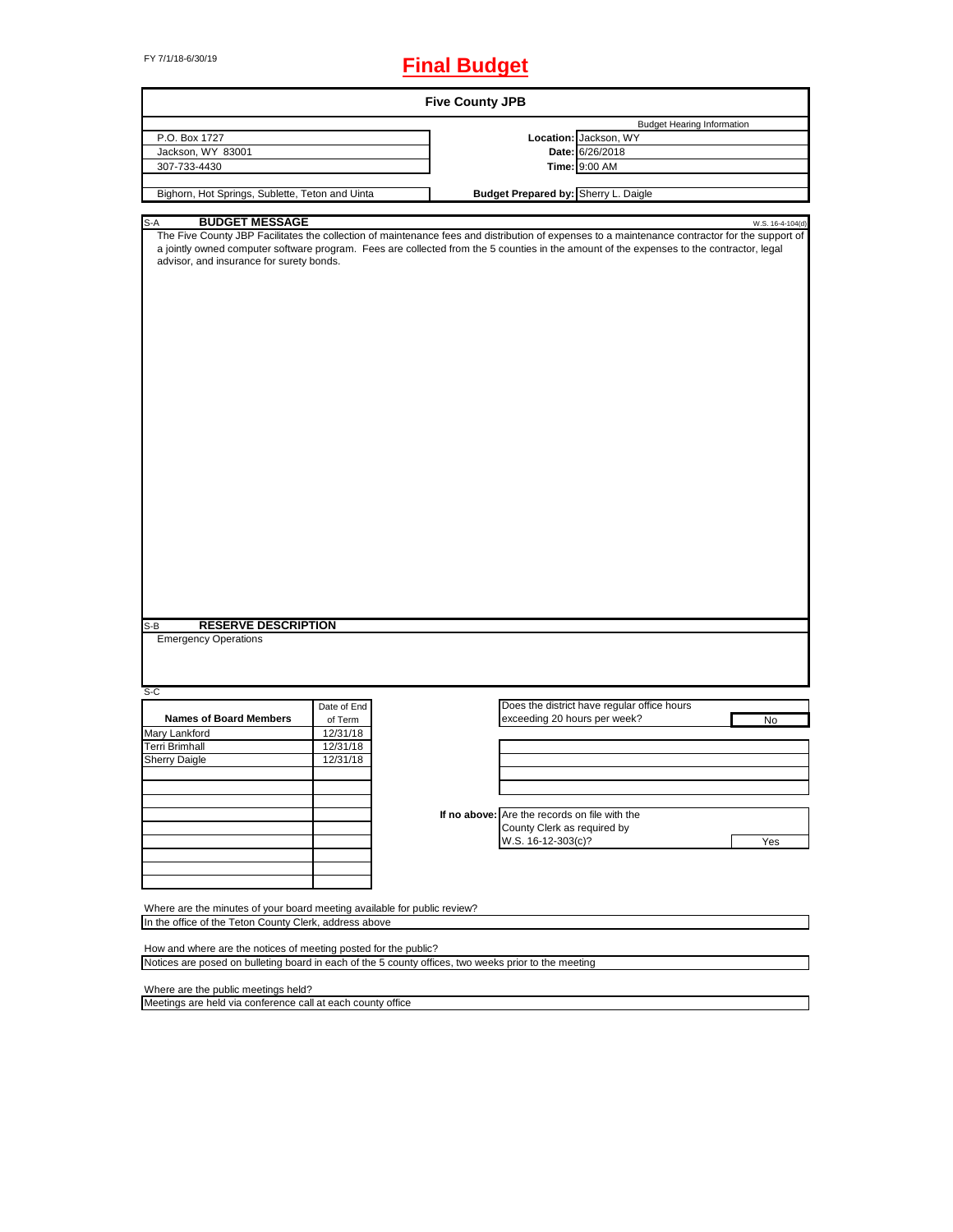## **FINAL BUDGET SUMMARY**

|       | <b>OVERVIEW</b>                                             |           | 2017-2018<br>Estimated | 2018-2019<br>Proposed | Final Approval |
|-------|-------------------------------------------------------------|-----------|------------------------|-----------------------|----------------|
|       |                                                             |           |                        |                       |                |
| $S-1$ | <b>Total Budgeted Expenditures</b>                          | \$106,136 | \$109,200              | \$110,200             | \$110,200      |
| $S-2$ | <b>Total Principal to Pay on Debt</b>                       | \$0       | \$0                    | \$0                   | \$0            |
| $S-3$ | <b>Total Change to Restricted Funds</b>                     | \$0       | \$0                    | \$0                   | \$0            |
|       |                                                             |           |                        |                       |                |
| $S-4$ | <b>Total General Fund and Forecasted Revenues Available</b> | \$154,282 | \$154,287              | \$157,922             | \$157,922      |
|       |                                                             |           |                        |                       |                |
| $S-5$ | <b>Amount requested from County Commissioners</b>           | \$0       | \$0 <sub>1</sub>       | \$0                   | \$0            |
|       |                                                             |           |                        |                       |                |
| $S-6$ | <b>Additional Funding Needed:</b>                           |           |                        | \$0                   | \$0            |

|                | <b>REVENUE SUMMARY</b>                                            | 2016-2017  | 2017-2018  | 2018-2019       | <b>Final Approval</b> |
|----------------|-------------------------------------------------------------------|------------|------------|-----------------|-----------------------|
|                |                                                                   | Actual     | Estimated  | Proposed        |                       |
|                |                                                                   |            |            |                 |                       |
| $S-7$<br>$S-8$ | <b>Operating Revenues</b>                                         | \$0<br>\$0 | \$0<br>\$0 | \$0<br>\$0      | \$0<br>\$0            |
| $S-9$          | Tax levy (From the County Treasurer)<br><b>Government Support</b> | \$97,800   | \$97,800   | \$112,800       | \$112,800             |
|                |                                                                   |            |            |                 |                       |
| $S-10$         | <b>Grants</b>                                                     | \$0        | \$0        | \$0             | \$0                   |
| $S-11$         | Other County Support (Not from Co. Treas.)                        | \$0        | \$0        | \$0             | \$0                   |
| $S-12$         | <b>Miscellaneous</b>                                              | \$30       | \$35       | \$35            | \$35                  |
| $S-13$         | <b>Other Forecasted Revenue</b>                                   | \$0        | \$0        | \$0             | \$0                   |
| $S-14$         | <b>Total Revenue</b>                                              | \$97,830   | \$97,835   | \$112,835       | \$112,835             |
|                | FY 7/1/18-6/30/19                                                 |            |            |                 | Five County JPB       |
|                | <b>EXPENDITURE SUMMARY</b>                                        | 2016-2017  | 2017-2018  | 2018-2019       |                       |
|                |                                                                   | Actual     | Estimated  | Proposed        | <b>Final Approval</b> |
|                |                                                                   |            |            |                 |                       |
| $S-15$         | <b>Capital Outlay</b>                                             | \$0        | \$0        | \$0             | \$0                   |
| $S-16$         | <b>Interest and Fees On Debt</b>                                  | \$0        | \$0        | \$0             | \$0                   |
| $S-17$         | <b>Administration</b>                                             | \$106,136  | \$109,200  | \$110,200       | \$110,200             |
| $S-18$         | <b>Operations</b>                                                 | \$0        | \$0        | \$0             | \$0                   |
| $S-19$         | <b>Indirect Costs</b>                                             | \$0        | \$0        | \$0             | \$0                   |
|                |                                                                   |            |            |                 |                       |
| $S-20$         | <b>Total Expenditures</b>                                         | \$106,136  | \$109,200  | \$110,200       | \$110,200             |
|                |                                                                   |            |            |                 |                       |
|                | <b>DEBT SUMMARY</b>                                               | 2016-2017  | 2017-2018  | 2018-2019       | <b>Final Approval</b> |
|                |                                                                   | Actual     | Estimated  | Proposed        |                       |
| $S-21$         | <b>Principal Paid on Debt</b>                                     | \$0        | \$0        | \$0             | \$0                   |
|                |                                                                   |            |            |                 |                       |
|                | <b>CASH AND INVESTMENTS</b>                                       | 2016-2017  | 2017-2018  | 2018-2019       |                       |
|                |                                                                   | Actual     | Estimated  | Proposed        | <b>Final Approval</b> |
|                |                                                                   |            |            |                 |                       |
| $S-22$         | <b>TOTAL GENERAL FUNDS</b>                                        | \$56.452   | \$56.452   | \$45.087        | \$45.087              |
|                | <b>Summary of Reserve Funds</b>                                   |            |            |                 |                       |
| $S-23$         | <b>Beginning Balance in Reserve Accounts</b>                      |            |            |                 |                       |
| $S-24$         | a. Depreciation Reserve                                           | \$0        | \$0        | \$0             | \$0                   |
| $S-25$         | b. Other Reserve                                                  | \$0        | \$0        | \$0             | \$0                   |
| $S-26$         | c. Emergency Reserve (Cash)                                       | \$0        | \$0        | \$0             | \$0                   |
|                | Total Reserves (a+b+c)                                            | \$0        | \$0        | \$0             | \$0                   |
| $S-27$         | Amount to be added                                                |            |            |                 |                       |
| $S-28$         | a. Depreciation Reserve                                           | \$0        | \$0        | \$0             | \$0                   |
|                |                                                                   |            | \$0        | \$0             | \$0                   |
|                |                                                                   |            |            |                 |                       |
| $S-29$         | b. Other Reserve                                                  | \$0        |            |                 |                       |
| $S-30$         | c. Emergency Reserve (Cash)                                       | \$0        | \$0        | \$0             | \$0                   |
|                | Total to be added (a+b+c)                                         | \$0        | \$0        | \$0             | \$0                   |
| $S-31$         | <b>Subtotal</b>                                                   | \$0        | \$0        | \$0             | \$0                   |
| $S-32$         | Less Total to be spent                                            | \$0        | \$0        | \$0             | \$0                   |
| $S-33$         | TOTAL RESERVES AT END OF FISCAL YEAR                              | \$0        | \$0        | $\overline{50}$ | \$0                   |

*Budget Officer / District Official (if not same as "Submitted by")*

Jackson, WY 83001

6/26/2018 Date adopted by Special District

**DISTRICT ADDRESS:** P.O. Box 1727 **PREPARED BY:** Sherry L. Daigle

**DISTRICT PHONE:** 307-733-4430

1/29/18 *Form approved by Wyoming Department of Audit, Public Funds Division Prepared in compliance with the Uniform Municipal Fiscal Procedures Act (W.S. 16-4-101 through 124) as it applies.*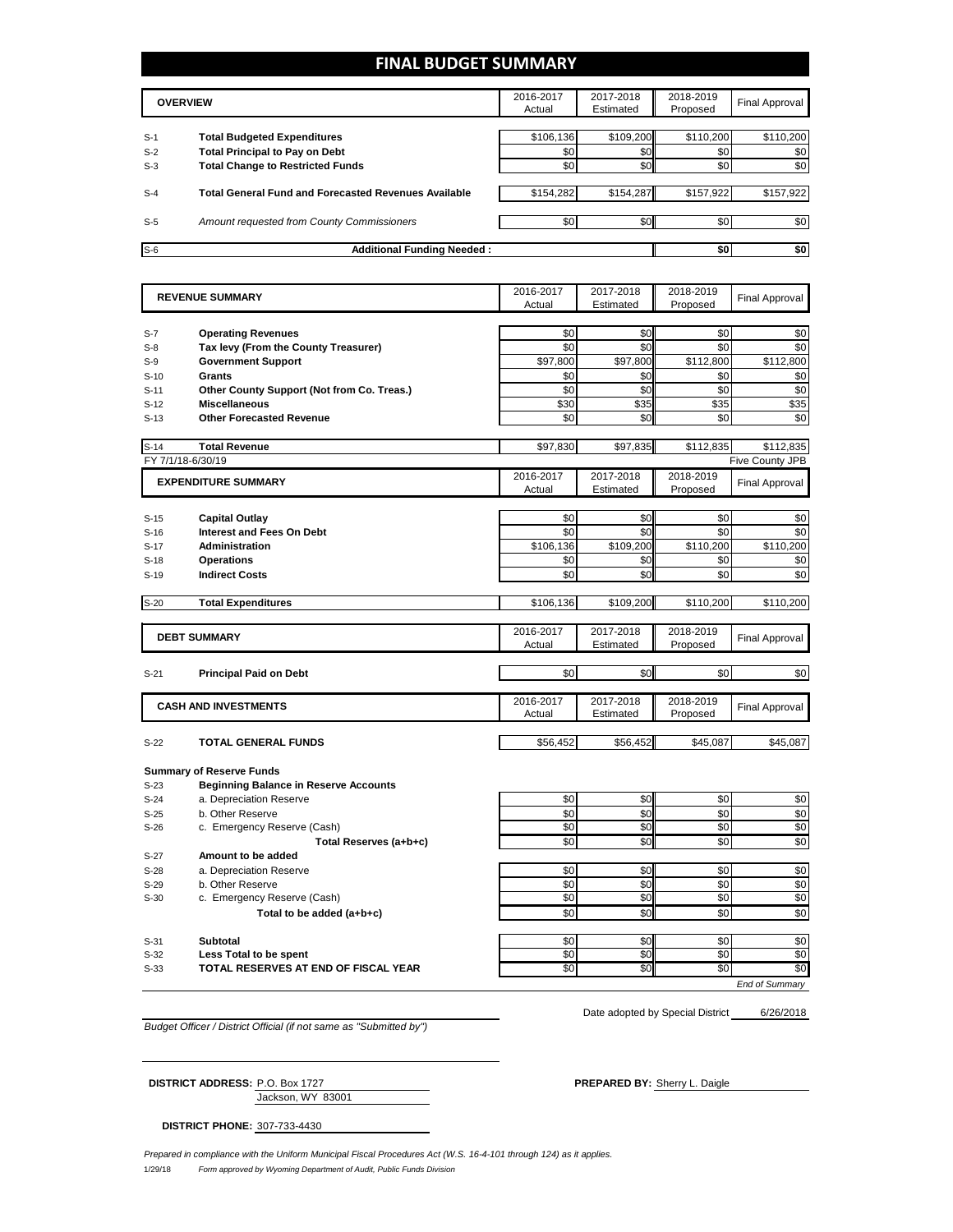## **Final Budget**

Five County JPB

**NAME OF DISTRICT/BOARD**

**FYE** 6/30/2019

|           | <b>PROPERTY TAXES AND ASSESSMENTS</b>          |           |           |           |                       |
|-----------|------------------------------------------------|-----------|-----------|-----------|-----------------------|
|           |                                                | 2016-2017 | 2017-2018 | 2018-2019 |                       |
|           |                                                | Actual    | Estimated | Proposed  | <b>Final Approval</b> |
| $R-1$     | <b>Property Taxes and Assessments Received</b> |           |           |           |                       |
| $R-1.1$   | Tax Levy (From the County Treasurer)           |           |           |           |                       |
| $R-1.2$   | <b>Other County Support</b>                    |           |           |           |                       |
|           |                                                |           |           |           |                       |
|           | <b>FORECASTED REVENUE</b>                      |           |           |           |                       |
|           |                                                |           |           |           |                       |
|           |                                                | 2016-2017 | 2017-2018 | 2018-2019 | <b>Final Approval</b> |
|           |                                                | Actual    | Estimated | Proposed  |                       |
| $R-2$     | <b>Revenues from Other Governments</b>         |           |           |           |                       |
| $R - 2.1$ | State Aid                                      |           |           |           |                       |
| $R - 2.2$ | Additional County Aid (non-treasurer)          |           |           |           |                       |
| $R - 2.3$ | City (or Town) Aid                             |           |           |           |                       |

| $R-2.2$   | Additional County Aid (non-treasurer)        |                             |          |          |           |           |
|-----------|----------------------------------------------|-----------------------------|----------|----------|-----------|-----------|
| $R - 2.3$ | City (or Town) Aid                           |                             |          |          |           |           |
| $R - 2.4$ | Other (Specify)                              | <b>County Contributions</b> | \$97,800 | \$97,800 | \$112,800 | \$112,800 |
| $R - 2.5$ | <b>Total Government Support</b>              |                             | \$97,800 | \$97,800 | \$112,800 | \$112,800 |
| $R-3$     | <b>Operating Revenues</b>                    |                             |          |          |           |           |
| $R-3.1$   | <b>Customer Charges</b>                      |                             |          |          |           |           |
| $R-3.2$   | Sales of Goods or Services                   |                             |          |          |           |           |
| $R - 3.3$ | <b>Other Assessments</b>                     |                             |          |          |           |           |
| $R - 3.4$ | <b>Total Operating Revenues</b>              |                             | \$0      | \$0      | \$0       | \$0       |
| $R-4$     | <b>Grants</b>                                |                             |          |          |           |           |
| $R - 4.1$ | <b>Direct Federal Grants</b>                 |                             |          |          |           |           |
| $R - 4.2$ | <b>Federal Grants thru State Agencies</b>    |                             |          |          |           |           |
| $R - 4.3$ | <b>Grants from State Agencies</b>            |                             |          |          |           |           |
| $R - 4.4$ | <b>Total Grants</b>                          |                             | \$0      | \$0      | \$0       | \$0       |
| $R-5$     | <b>Miscellaneous Revenue</b>                 |                             |          |          |           |           |
| $R - 5.1$ | Interest                                     |                             | \$30     | \$35     | \$35      | \$35      |
| $R-5.2$   | Other: Specify                               |                             |          |          |           |           |
| $R - 5.3$ | Other: Additional                            |                             |          |          |           |           |
| $R - 5.4$ | <b>Total Miscellaneous</b>                   |                             | \$30     | \$35     | \$35      | \$35      |
| $R - 5.5$ | <b>Total Forecasted Revenue</b>              |                             | \$97,830 | \$97,835 | \$112,835 | \$112,835 |
| $R-6$     | <b>Other Forecasted Revenue</b>              |                             |          |          |           |           |
| $R - 6.1$ | a. Other past due-as estimated by Co. Treas. |                             |          |          |           |           |
| $R-6.2$   | b. Other forecasted revenue (specify):       |                             |          |          |           |           |
| $R-6.3$   |                                              |                             |          |          |           |           |
| $R - 6.4$ |                                              |                             |          |          |           |           |
| $R - 6.5$ |                                              |                             |          |          |           |           |
| $R-6.6$   | Total Other Forecasted Revenue (a+b)         |                             | \$0      | \$0      | \$0       | \$0       |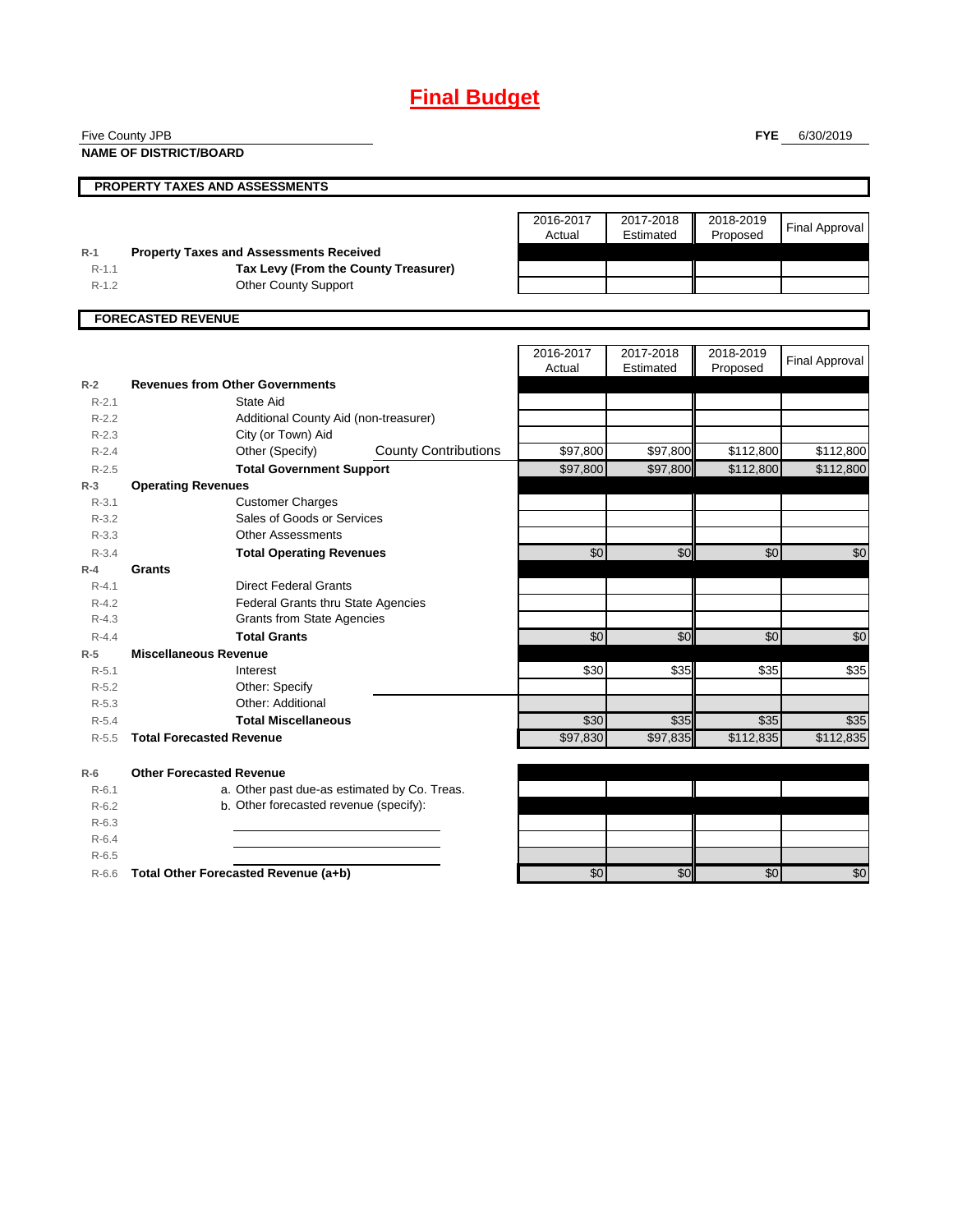### Five County JPB **NAME OF DISTRICT/BOARD**

## **CAPITAL OUTLAY BUDGET**

| $E-1$     | <b>Capital Outlay</b> |                         |
|-----------|-----------------------|-------------------------|
| $E - 1.1$ |                       | <b>Real Property</b>    |
| $F-12$    |                       | Vehicles                |
| $F-1.3$   |                       | <b>Office Equipment</b> |
| $F-14$    |                       | Other (Specify)         |
| $F-1.5$   |                       |                         |
| $E - 1.6$ |                       |                         |
| $E - 1.7$ |                       |                         |
| $E-1.8$   | TOTAL CAPITAL OUTLAY  |                         |

|                             | 2016-2017<br>Actual | 2017-2018<br>Estimated | 2018-2019<br>Proposed | Final Approval |
|-----------------------------|---------------------|------------------------|-----------------------|----------------|
| <b>Capital Outlay</b>       |                     |                        |                       |                |
|                             |                     |                        |                       |                |
| <b>Real Property</b>        |                     |                        |                       |                |
| Vehicles                    |                     |                        |                       |                |
| Office Equipment            |                     |                        |                       |                |
| Other (Specify)             |                     |                        |                       |                |
|                             |                     |                        |                       |                |
|                             |                     |                        |                       |                |
|                             |                     |                        |                       |                |
| <b>TOTAL CAPITAL OUTLAY</b> |                     |                        | \$0                   | \$0            |
|                             |                     |                        | \$0                   | \$0            |

### **ADMINISTRATION BUDGET**

| $E-2$     | <b>Personnel Services</b>            |                                 |
|-----------|--------------------------------------|---------------------------------|
| $E - 2.1$ |                                      | Administrator                   |
| $E - 2.2$ |                                      | Secretary                       |
| $E - 2.3$ |                                      | Clerical                        |
| $E - 2.4$ |                                      | Other (Specify)                 |
| $E - 2.5$ |                                      |                                 |
| $E - 2.6$ |                                      |                                 |
| $E - 2.7$ |                                      |                                 |
| $E-3$     | <b>Board Expenses</b>                |                                 |
| $E - 3.1$ |                                      | Travel                          |
| $E - 3.2$ |                                      | Mileage                         |
| $E - 3.3$ |                                      | Other (Specify)                 |
| $E - 3.4$ |                                      |                                 |
| $E - 3.5$ |                                      |                                 |
| $E - 3.6$ |                                      |                                 |
| $E-4$     | <b>Contractual Services</b>          |                                 |
| $E - 4.1$ |                                      | Legal                           |
| $E - 4.2$ |                                      | Accounting/Auditing             |
| $E - 4.3$ |                                      | Other (Specify)                 |
| $E - 4.4$ |                                      | Support contract                |
| $E - 4.5$ |                                      | Surety bonds                    |
| $E - 4.6$ |                                      |                                 |
| $E-5$     | <b>Other Administrative Expenses</b> |                                 |
| $E - 5.1$ |                                      | <b>Office Supplies</b>          |
| $E - 5.2$ |                                      | Office equipment, rent & repair |
| $E - 5.3$ |                                      | Education                       |
| $E - 5.4$ |                                      | Registrations                   |
| $E - 5.5$ |                                      | Other (Specify)                 |
| $E - 5.6$ |                                      |                                 |
| $E - 5.7$ |                                      |                                 |
| $E - 5.8$ |                                      |                                 |
| $E-6$     | <b>TOTAL ADMINISTRATION</b>          |                                 |

|           |                                      | 2016-2017<br>Actual | 2017-2018<br>Estimated | 2018-2019<br>Proposed | <b>Final Approval</b> |
|-----------|--------------------------------------|---------------------|------------------------|-----------------------|-----------------------|
| $E-2$     | <b>Personnel Services</b>            |                     |                        |                       |                       |
| $E - 2.1$ | Administrator                        |                     |                        |                       |                       |
| $E - 2.2$ | Secretary                            |                     |                        |                       |                       |
| $E - 2.3$ | Clerical                             |                     |                        |                       |                       |
| $E - 2.4$ | Other (Specify)                      |                     |                        |                       |                       |
| $E - 2.5$ |                                      |                     |                        |                       |                       |
| $E - 2.6$ |                                      |                     |                        |                       |                       |
| $E - 2.7$ |                                      |                     |                        |                       |                       |
| $E-3$     | <b>Board Expenses</b>                |                     |                        |                       |                       |
| $E - 3.1$ | Travel                               |                     |                        |                       |                       |
| $E - 3.2$ | Mileage                              |                     |                        |                       |                       |
| $E - 3.3$ | Other (Specify)                      |                     |                        |                       |                       |
| $E - 3.4$ |                                      |                     |                        |                       |                       |
| $E - 3.5$ |                                      |                     |                        |                       |                       |
| $E - 3.6$ |                                      |                     |                        |                       |                       |
| $E-4$     | <b>Contractual Services</b>          |                     |                        |                       |                       |
| $E - 4.1$ | Legal                                | \$516               | \$750                  | \$1,000               | \$1,000               |
| $E - 4.2$ | Accounting/Auditing                  |                     |                        |                       |                       |
| $E - 4.3$ | Other (Specify)                      |                     |                        |                       |                       |
| $E-4.4$   | Support contract                     | \$105,520           | \$108,350              | \$109,100             | \$109,100             |
| $E-4.5$   | Surety bonds                         | \$100               | \$100                  | \$100                 | \$100                 |
| $E - 4.6$ |                                      |                     |                        |                       |                       |
| $E-5$     | <b>Other Administrative Expenses</b> |                     |                        |                       |                       |
| $E - 5.1$ | <b>Office Supplies</b>               |                     |                        |                       |                       |
| $E - 5.2$ | Office equipment, rent & repair      |                     |                        |                       |                       |
| $E - 5.3$ | Education                            |                     |                        |                       |                       |
| $E - 5.4$ | Registrations                        |                     |                        |                       |                       |
| $E - 5.5$ | Other (Specify)                      |                     |                        |                       |                       |
| $E-5.6$   |                                      |                     |                        |                       |                       |
| $E - 5.7$ |                                      |                     |                        |                       |                       |
| $E - 5.8$ |                                      |                     |                        |                       |                       |
| $E-6$     | <b>TOTAL ADMINISTRATION</b>          | \$106,136           | \$109,200              | \$110,200             | \$110,200             |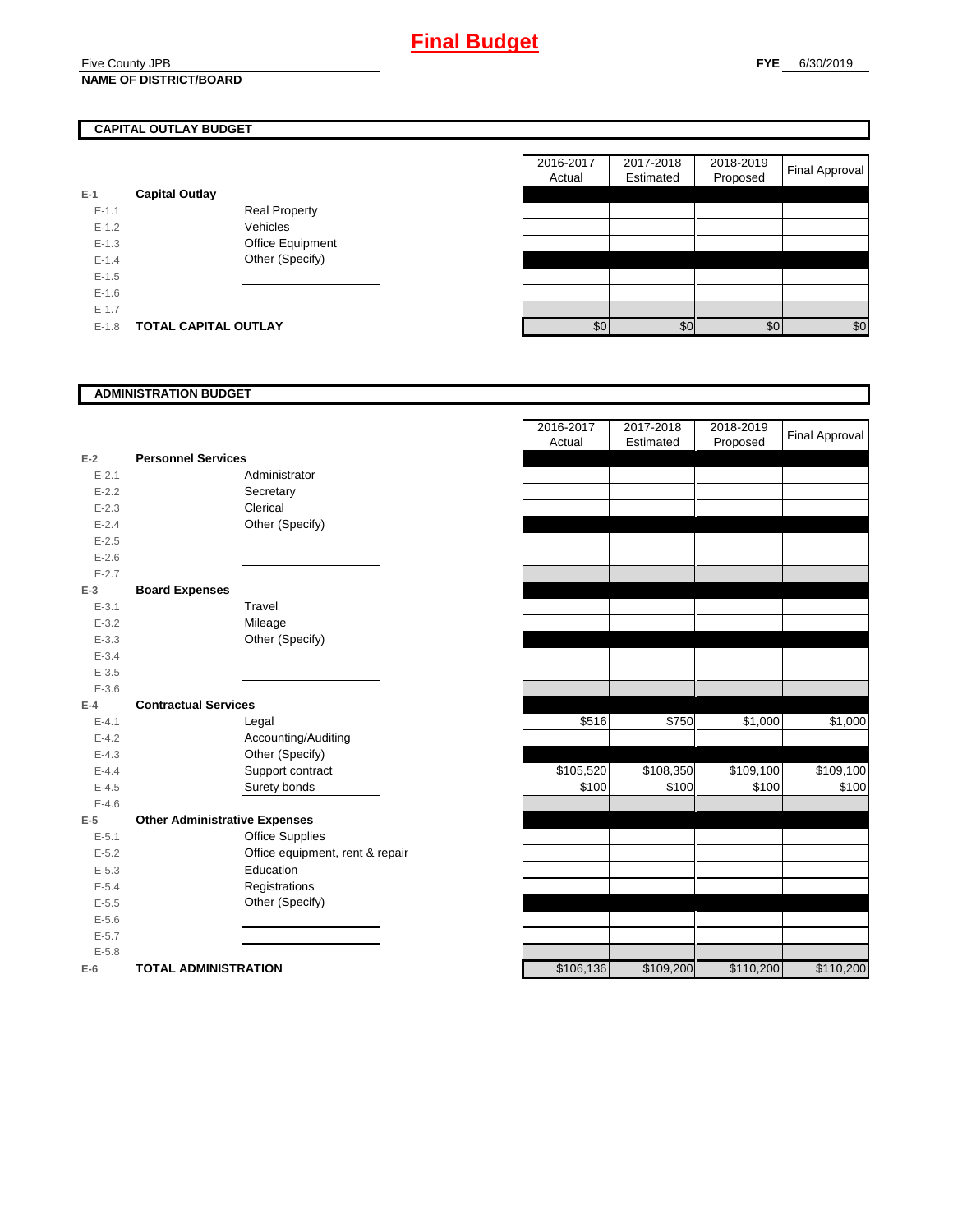## **FYE** 6/30/2019

## **OPERATIONS BUDGET**

| $E-7$      | <b>Personnel Services</b>              |
|------------|----------------------------------------|
| $E - 7.1$  | Wages--Operations                      |
| $E - 7.2$  | <b>Service Contracts</b>               |
| $E - 7.3$  | Other (Specify)                        |
| $E - 7.4$  |                                        |
| $E - 7.5$  |                                        |
| $E - 7.6$  |                                        |
| $E-8$      | <b>Travel</b>                          |
| $E - 8.1$  | Mileage                                |
| $E - 8.2$  | Other (Specify)                        |
| $E - 8.3$  |                                        |
| $E - 8.4$  |                                        |
| $E - 8.5$  |                                        |
| $E-9$      | <b>Operating supplies (List)</b>       |
| $E - 9.1$  |                                        |
| $E - 9.2$  |                                        |
| $E - 9.3$  |                                        |
| $E - 9.4$  |                                        |
| $E - 9.5$  |                                        |
| $E-10$     | <b>Program Services (List)</b>         |
| $E-10.1$   |                                        |
| $E-10.2$   |                                        |
| $E-10.3$   |                                        |
| $E-10.4$   |                                        |
| $E-10.5$   |                                        |
| $E-11$     | <b>Contractual Arrangements (List)</b> |
| $E - 11.1$ |                                        |
| $E-11.2$   |                                        |
| $E-11.3$   |                                        |
| $E - 11.4$ |                                        |
| $E-11.5$   |                                        |
| $E-12$     | <b>Other operations (Specify)</b>      |
| $E-12.1$   |                                        |
| $E-12.2$   |                                        |
| $E-12.3$   |                                        |
| $E-12.4$   |                                        |
| $E-12.5$   |                                        |
| $E-13$     | <b>TOTAL OPERATIONS</b>                |

| 2016-2017<br>Actual | 2017-2018<br>Estimated | 2018-2019<br>Proposed | Final Approval  |
|---------------------|------------------------|-----------------------|-----------------|
|                     |                        |                       |                 |
|                     |                        |                       |                 |
|                     |                        |                       |                 |
|                     |                        |                       |                 |
|                     |                        |                       |                 |
|                     |                        |                       |                 |
|                     |                        |                       |                 |
|                     |                        |                       |                 |
|                     |                        |                       |                 |
|                     |                        |                       |                 |
|                     |                        |                       |                 |
|                     |                        |                       |                 |
|                     |                        |                       |                 |
|                     |                        |                       |                 |
|                     |                        |                       |                 |
|                     |                        |                       |                 |
|                     |                        |                       |                 |
|                     |                        |                       |                 |
|                     |                        |                       |                 |
|                     |                        |                       |                 |
|                     |                        |                       |                 |
|                     |                        |                       |                 |
|                     |                        |                       |                 |
|                     |                        |                       |                 |
|                     |                        |                       |                 |
|                     |                        |                       |                 |
|                     |                        |                       |                 |
|                     |                        |                       |                 |
|                     |                        |                       |                 |
|                     |                        |                       |                 |
|                     |                        |                       |                 |
|                     |                        |                       |                 |
|                     |                        |                       |                 |
|                     |                        |                       |                 |
|                     |                        |                       |                 |
|                     |                        |                       |                 |
| \$0                 | \$0                    | \$0                   | $\overline{30}$ |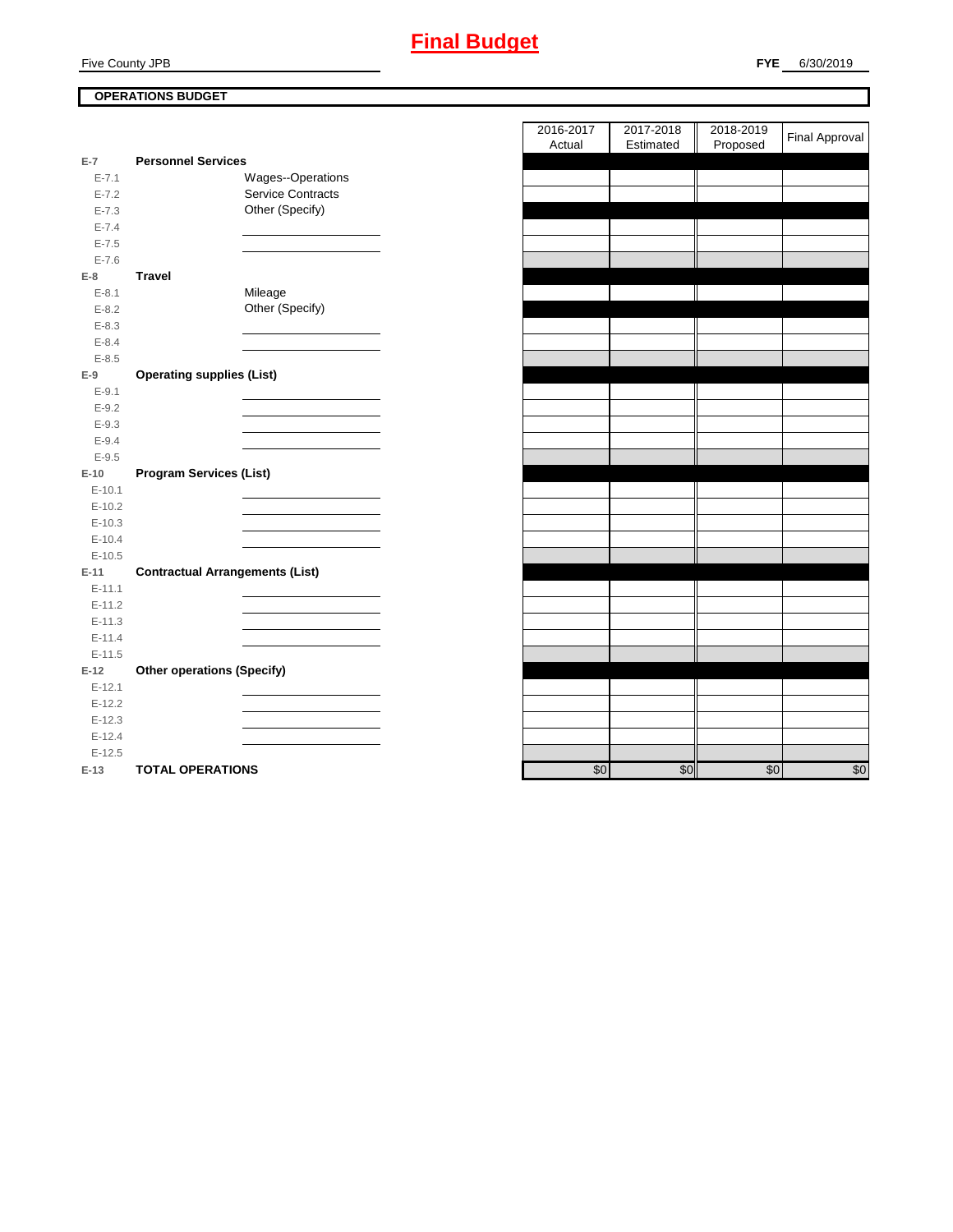## **Final Budget**

## **INDIRECT COSTS BUDGET**

| E-14 and the set of the set of the set of the set of the set of the set of the set of the set of the set of th | Insurance                    |
|----------------------------------------------------------------------------------------------------------------|------------------------------|
|                                                                                                                |                              |
| $F-141$                                                                                                        | Liability                    |
| $E-14.2$                                                                                                       | Buildings and vehicles       |
| $F-14.3$                                                                                                       | Equipment                    |
| $F-144$                                                                                                        | Other (Specify)              |
| $F-14.5$                                                                                                       |                              |
| $F-146$                                                                                                        |                              |
| $F-147$                                                                                                        |                              |
| E-15                                                                                                           | Indirect payroll costs:      |
| $E-15.1$                                                                                                       | FICA (Social Security) taxes |
| $F-152$                                                                                                        | <b>Workers Compensation</b>  |
| $E-15.3$                                                                                                       | <b>Unemployment Taxes</b>    |
| $E-15.4$                                                                                                       | Retirement                   |
| $E-15.5$                                                                                                       | Health Insurance             |
| $E - 15.6$                                                                                                     | Other (Specify)              |
| $E-15.7$                                                                                                       |                              |
| $E-15.8$                                                                                                       |                              |
| $E-15.9$                                                                                                       |                              |
| $E-16$                                                                                                         | <b>Depreciation Expenses</b> |
| $E-17$                                                                                                         | <b>TOTAL INDIRECT COSTS</b>  |

|          |                              | 2016-2017<br>Actual | 2017-2018<br>Estimated | 2018-2019<br>Proposed | <b>Final Approval</b> |
|----------|------------------------------|---------------------|------------------------|-----------------------|-----------------------|
| $E-14$   | <b>Insurance</b>             |                     |                        |                       |                       |
| $E-14.1$ | Liability                    |                     |                        |                       |                       |
| $E-14.2$ | Buildings and vehicles       |                     |                        |                       |                       |
| $E-14.3$ | Equipment                    |                     |                        |                       |                       |
| $E-14.4$ | Other (Specify)              |                     |                        |                       |                       |
| $E-14.5$ |                              |                     |                        |                       |                       |
| $E-14.6$ |                              |                     |                        |                       |                       |
| $E-14.7$ |                              |                     |                        |                       |                       |
| $E-15$   | Indirect payroll costs:      |                     |                        |                       |                       |
| $E-15.1$ | FICA (Social Security) taxes |                     |                        |                       |                       |
| $E-15.2$ | <b>Workers Compensation</b>  |                     |                        |                       |                       |
| $E-15.3$ | <b>Unemployment Taxes</b>    |                     |                        |                       |                       |
| $E-15.4$ | Retirement                   |                     |                        |                       |                       |
| $E-15.5$ | Health Insurance             |                     |                        |                       |                       |
| $E-15.6$ | Other (Specify)              |                     |                        |                       |                       |
| $E-15.7$ |                              |                     |                        |                       |                       |
| $E-15.8$ |                              |                     |                        |                       |                       |
| $E-15.9$ |                              |                     |                        |                       |                       |
| $E-16$   | <b>Depreciation Expenses</b> |                     |                        |                       |                       |
| E-17     | <b>TOTAL INDIRECT COSTS</b>  | \$0                 | \$0                    | \$0                   | \$0                   |
|          |                              |                     |                        |                       |                       |

### **DEBT SERVICE BUDGET**

|         |                           | 2016-2017 | 2017-2018 | 2018-2019 |                       |
|---------|---------------------------|-----------|-----------|-----------|-----------------------|
|         |                           | Actual    | Estimated | Proposed  | <b>Final Approval</b> |
| $D-1$   | <b>Debt Service</b>       |           |           |           |                       |
| $D-1.1$ | Principal                 |           |           |           |                       |
| $D-1.2$ | Interest                  |           |           |           |                       |
| $D-1.3$ | Fees                      |           |           |           |                       |
| $D-2$   | <b>TOTAL DEBT SERVICE</b> | \$0       | \$0       | \$0       | \$0                   |